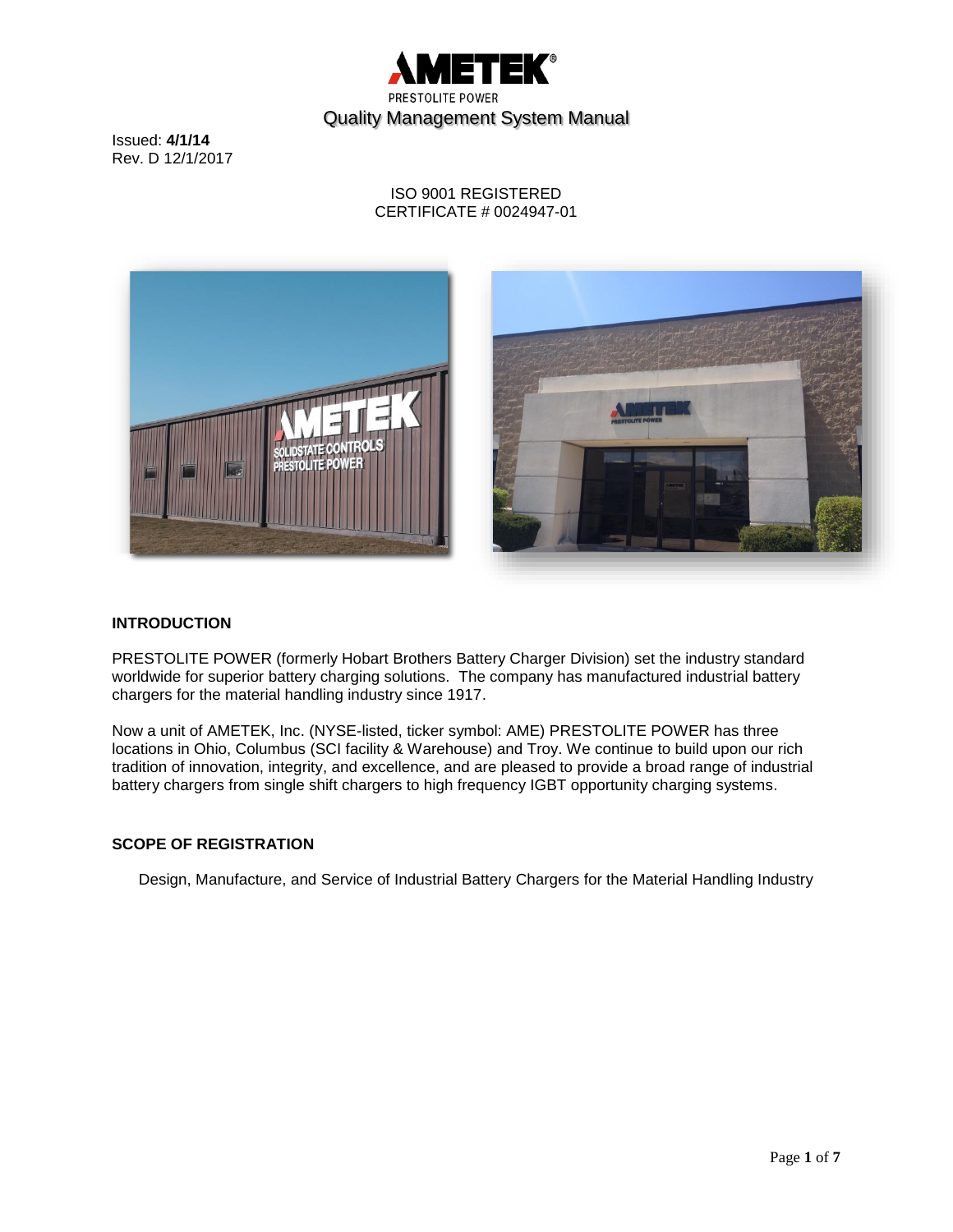

#### **EXCLUSIONS**

None

# **GENERAL**

#### **NORMATIVE REFERENCE**

| <b>ISO 9000</b> | Quality Management System – Fundamentals and vocabulary                 |
|-----------------|-------------------------------------------------------------------------|
| <b>ISO 9001</b> | <b>Quality Management System Requirements</b>                           |
|                 | ISO Correlation matrices between ISO:2008 and ISO 9001:2015             |
| <b>ISO 9004</b> | Quality Management System – Guidelines for performance and improvements |
| ISO 19011       | Guidelines for quality and/or environmental management systems auditing |
| <b>Book</b>     | Internal Quality Systems Auditing                                       |

#### **TERMS AND DEFINITIONS**

Unless otherwise stated in PRESTOLITE POWER Procedures and/or Work Instructions, terms and definitions from ISO 9001:2015 apply.

The PRESTOLITE POWER Quality Manual and supporting PRESTOLITE POWER Procedures and Work Instructions address International Standard ISO 9001:2015 Quality Management System requirements; customer-specified requirements; and general good business practices using risk based thinking throughout the organization.

## **PRESTOLITE POWER QUALITY POLICY**

*Ensure consistent battery charging capabilities with robust, high-quality, reliable products and exceptional service by continually enhancing design, empowering people, and refining processes.*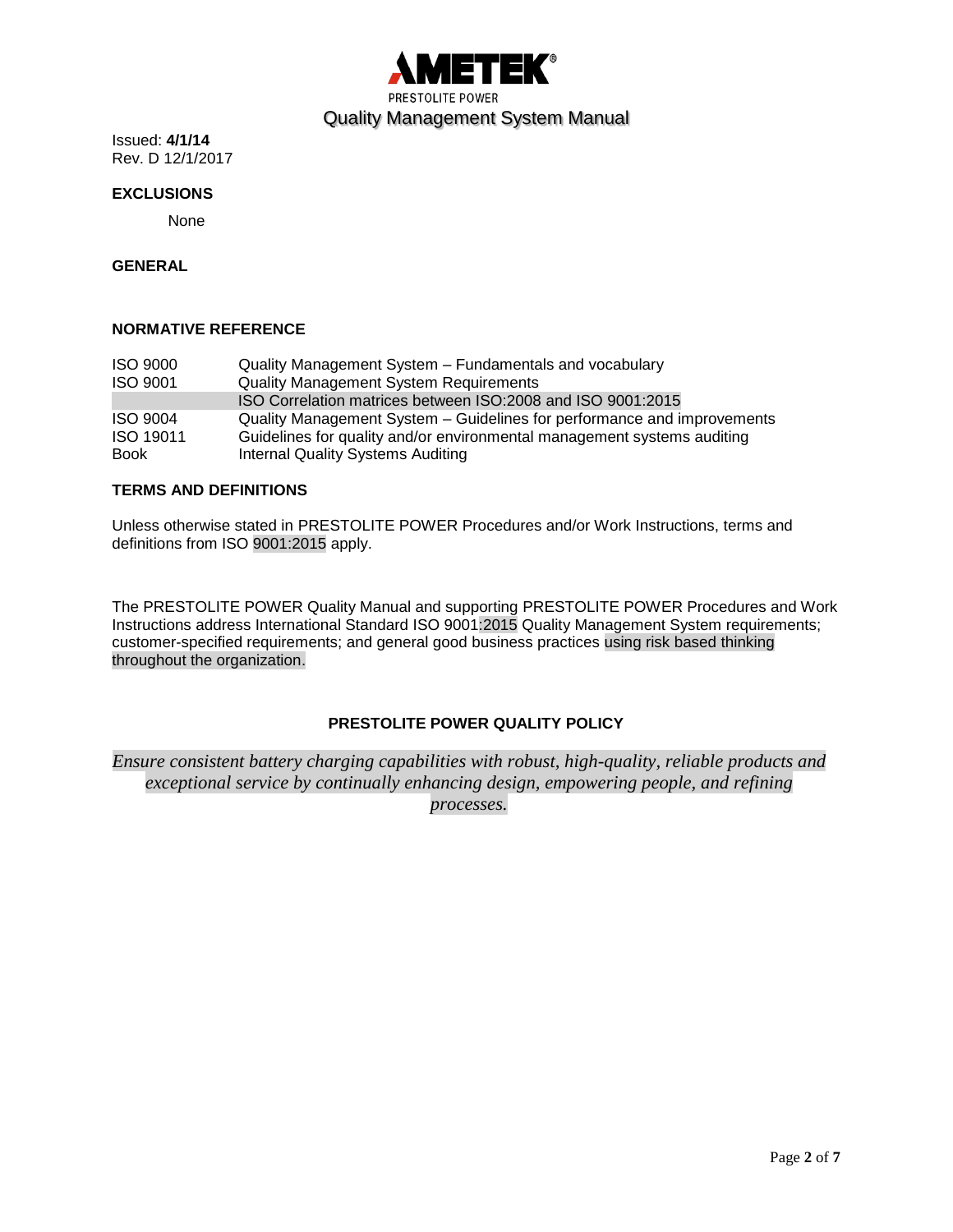

### **PROCESS APPROACH**

PRESTOLITE POWER has identified the processes needed for the quality management system and their application throughout the organization. The following identifies the sequence and interaction of these processes.

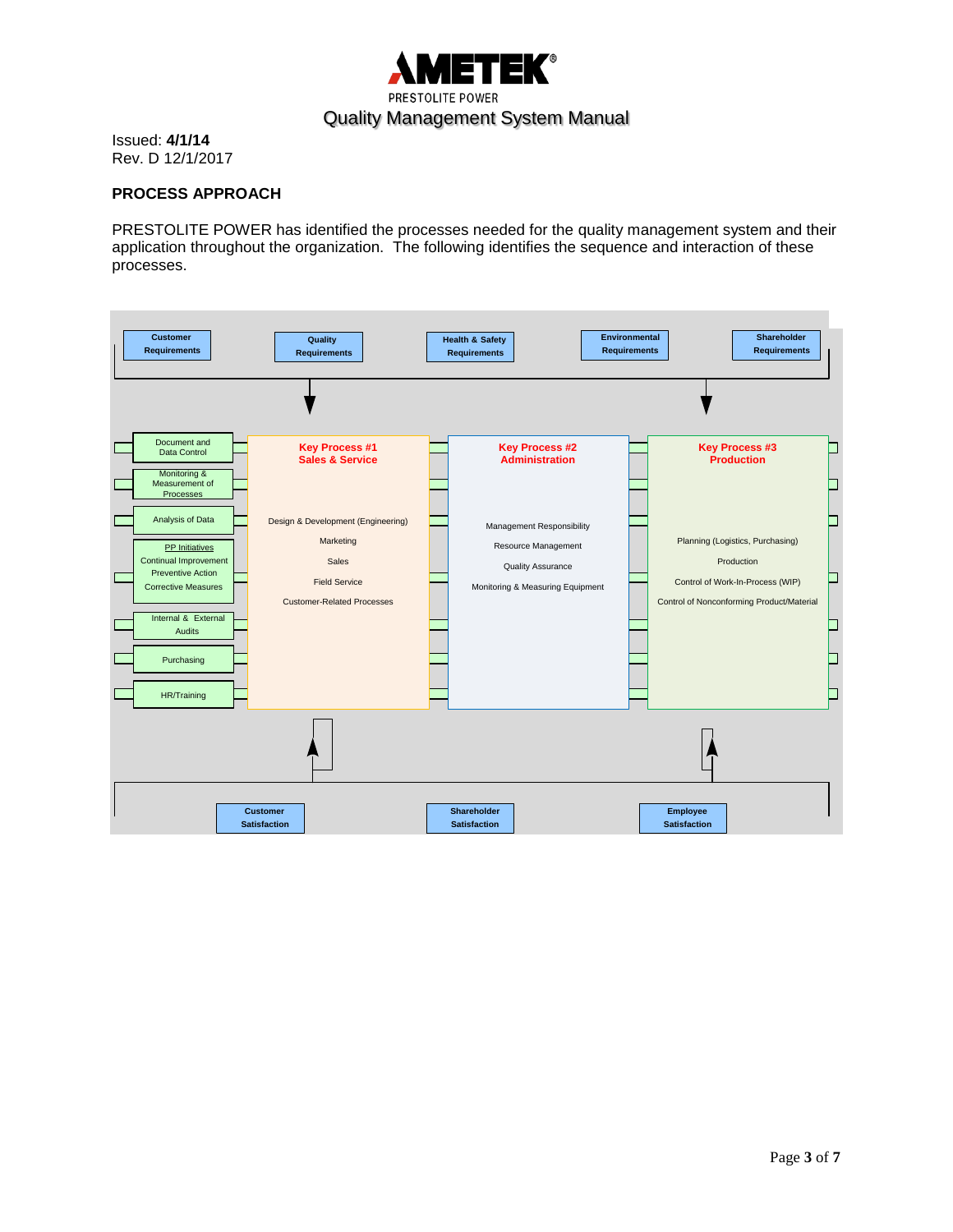

**Quality Management System ………………………….…………….……… Quality Management System**

**\_\_\_\_\_\_\_\_\_\_\_\_\_\_\_\_\_\_\_\_\_\_\_\_\_\_\_\_\_\_\_\_\_\_\_\_\_\_\_\_\_\_\_\_\_\_\_\_\_\_\_\_\_\_\_\_\_\_\_\_\_\_\_\_\_\_**

- General Requirements
	- o General Requirements Supplemental
- Documentation Requirements
	- o General
	- o Quality Manual
	- o Control of Documents
	- o Control of Records

**Management Responsibility …………………………….………………....… Management Responsibility**

- Management Commitment
- Customer Focus
- Quality Policy
- Planning
	- o Quality Objectives
	- o Quality Management System Planning
- Responsibility, Authority, and Communication
	- o Responsibility and Authority
	- o Management Representative
	- o Internal Communication
- Management Review
	- o General
	- o Review Input
	- o Review Output

#### **Resource Management……………………………………………………….………. Resource Management**

- Provision of Resources
- Human Resources
	- o General
	- o Competence, Awareness and Training
- Infrastructure
- Work Environment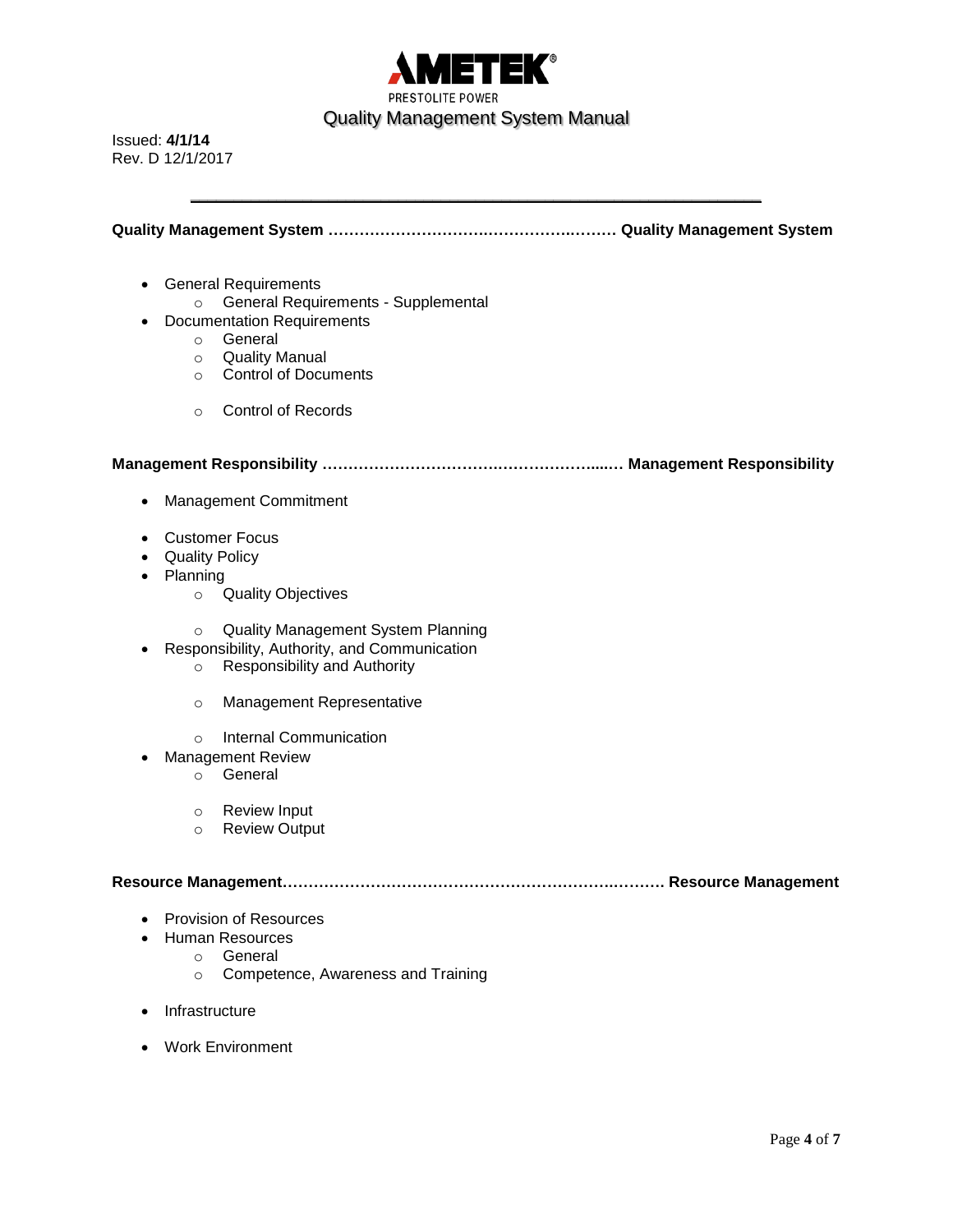

**\_\_\_\_\_\_\_\_\_\_\_\_\_\_\_\_\_\_\_\_\_\_\_\_\_\_\_\_\_\_\_\_\_\_\_\_\_\_\_\_\_\_\_\_\_\_\_\_\_\_\_\_\_\_\_\_\_\_\_\_\_\_\_\_\_\_**

#### **Product Realization**

- **Planning of Product/Service Realization …………... Planning of Product/Service Realization**
- **Customer-Related Processes ……………………………………… Customer-Related Processes**
	- o Determination of Requirements Related to the Product
	- o Review of Requirements Related to the Product
	- o Customer Communication
- **Design and Development …………………………………………………Design and Development**
	- o Design and Development Planning
	- o Design and Development Inputs
	- o Design and Development Outputs
	- o Design and Development Review
	- o Design and Development Verification
	- o Design and Development Validation
	- o Design and Development Changes
- **Purchasing ……………………………………………………………………………………Purchasing**
	- o Purchasing Process
	- o Purchasing Information
	- o Verification of Purchased Product
- **Production and Service Provision ……………………………Production and Service Provision**
	- o Control of Production and Service Provision
	- o Validation of Processes for Production and Service Provision
	- o Identification and Traceability
	- o Customer Property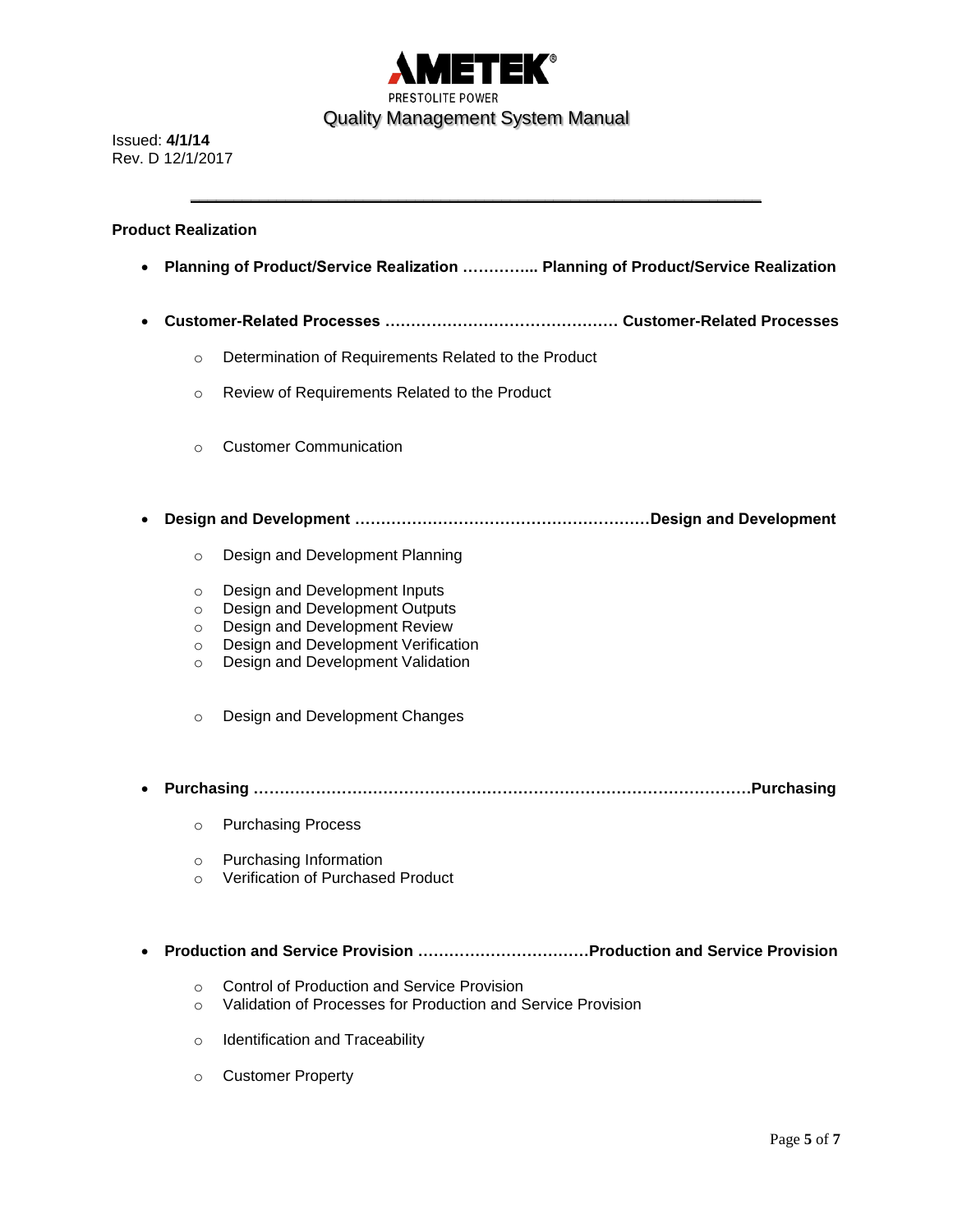

- o Preservation of Product
- **Monitoring of Measuring Equipment ……………………...Monitoring of Measuring Equipment**